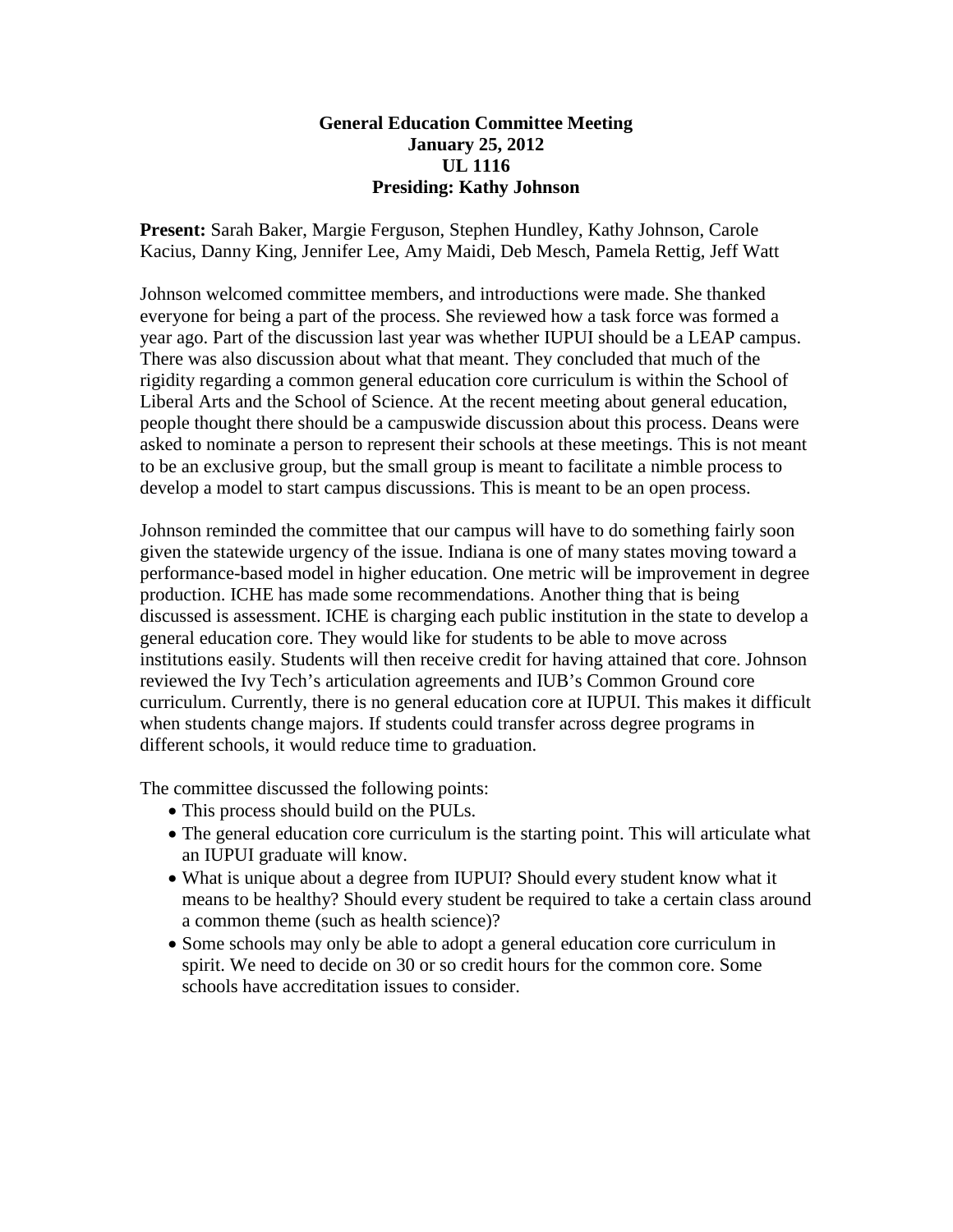Ferguson led the committee in a SWOT analysis (strengths, weaknesses, opportunities, and responding to threats). Committee members were asked to do a SWOT analysis while considering the following questions:

- 1. What do you consider to be campus strengths that could be integrated into a core curriculum?
- 2. What weaknesses could be improved?
- 3. What opportunities could we try to take advantage of through the creation of a common core?
- 4. How might we proactively respond to threats?

The committee divided into groups and then reconvened to discuss their responses:

| <b>Strengths</b>                                                                                                                                                                                                                                                                                                                                                                                                                                                                                                     | <b>Weaknesses</b>                                                                                                                                                                                                                                                                                                                                                                                                                   |
|----------------------------------------------------------------------------------------------------------------------------------------------------------------------------------------------------------------------------------------------------------------------------------------------------------------------------------------------------------------------------------------------------------------------------------------------------------------------------------------------------------------------|-------------------------------------------------------------------------------------------------------------------------------------------------------------------------------------------------------------------------------------------------------------------------------------------------------------------------------------------------------------------------------------------------------------------------------------|
| • PULs (should not be abandoned)<br>• University College<br>• First-year experience programs<br>• Why not both? PULs and RISE<br>• Independence of individual schools<br>• Urban environment<br>• Huge variety of programs and course<br>work                                                                                                                                                                                                                                                                        | • Lack of ongoing individual curricular<br>analysis (may vary by program)<br>• Common understood core of courses<br>• Perception and communication problem<br>with undergrad education (and<br>sequencing of courses)<br>• Traditions<br>· Difficult for students to engage in urban<br>setting<br>• Students more committed to their core<br>school than the university<br>• Diversity of schools and finding agreed-<br>upon core |
| <b>Opportunities</b>                                                                                                                                                                                                                                                                                                                                                                                                                                                                                                 | <b>Responding to Threats</b>                                                                                                                                                                                                                                                                                                                                                                                                        |
| • Use University College as an "upstream"<br>resource"<br>• Learn best practices from other schools<br>• Encourage faculty to examine entire<br>curriculum<br>• Increase efficiency to slim down<br>curriculum to get closer to 120 hours and<br>to goals of PULs<br>• Transferability issues<br>• Equality of course with other institutions<br>(for transfer issues)<br>• Bridging schools<br>• Teach our students to engage in global<br>thinking (PULs)<br>• Encourage students to get a minor or<br>certificate | • Ivy Tech driving the conversation<br>• Inadequate inclusion of stakeholders<br>• Will have more students coming in with<br>large core of courses (will create an<br>isolating effect)<br>• Need more full-time faculty<br>• Decrease dependence of part-time<br>faculty<br>• Show value in the quality of teaching<br>• Equating education with job training                                                                      |